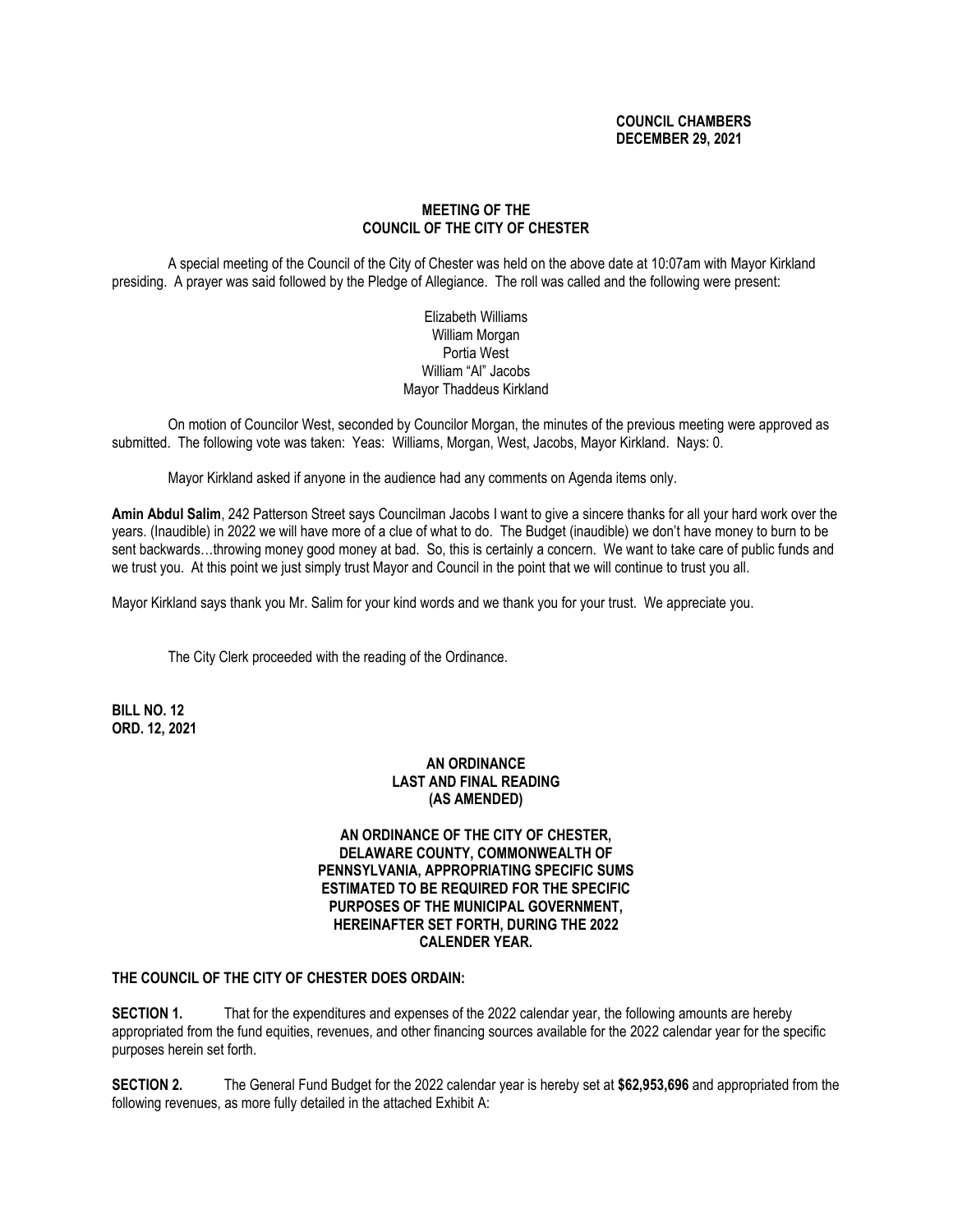| Real Estate Taxes             | \$10,535,500   |
|-------------------------------|----------------|
| Taxes - Act 511               | \$19,285,000   |
| Fines                         | 122,000        |
| Licenses and Permits          | 1,441,000<br>S |
| Interest, Rents and Royalties | 4,035,602<br>S |
| Intergovernmental Revenues    | \$18,542,783   |
| <b>Charges For Services</b>   | \$7,408,811    |
| Reimbursements                | \$1,383,000    |
| Other Revenue                 | 200,000        |
| TOTAL                         | \$62,953,696   |

**SECTION 3.** The General Fund Budget for the 2022 calendar year is hereby set at **\$62,953,696** and appropriated to the following departments, as more fully detailed in the attached Exhibit A:

| <b>TOTAL</b>                               | \$62,953,696 |
|--------------------------------------------|--------------|
| <b>Operating Transfers</b>                 | \$7.730,000  |
| Department of Public Property & Recreation | \$1,242,282  |
| Department of Public Works                 | \$4.346.830  |
| Department of Public Safety                | \$7,689,536  |
| Department of Accounts and Finance         | \$23,425,910 |
| Department of Public Affairs               | \$18,519,138 |

**SECTION 4.** The State Liquid Fuels Tax Fund for the 2022 calendar year is hereby set at **\$839,048** with detailed appropriation described in greater detail in Exhibit A, "City of Chester, Delaware County, Pennsylvania, 2022 Budget".

**SECTION 5.** The Special Revenue Fund for the 2022 calendar year is hereby set at **\$50,000** with detailed appropriation described in greater detail in Exhibit A, "City of Chester, Delaware County, Pennsylvania, 2022 Budget".

**SECTION 6.** The Debt Service Fund for the 2022 calendar year is hereby set at **\$9,207,865** with detailed appropriation described in greater detail in Exhibit A, "City of Chester, Delaware County, Pennsylvania, 2022 Budget".

**SECTION 7.** The DCCC Fund for the 2022 calendar year is hereby set at **\$480,000** with detailed appropriation described in greater detail in Exhibit A, "City of Chester, Delaware County, Pennsylvania, 2022 Budget".

**SECTION 8.** The Capital Improvement Fund for the 2022 calendar year is hereby set at \$**2,280,000** with detailed appropriation described in greater detail in Exhibit A, "City of Chester, Delaware County, Pennsylvania, 2022 Budget".

**SECTION 9.** That any Ordinances conflicting with this Ordinance be and the same is hereby repealed insofar as the same affects this Ordinance.

On motion of Councilor West, seconded by Councilor Morgan, Bill No. 12, 2021 was passed on its Last Reading. The following vote was taken: Yeas: Williams, Morgan, West, Jacobs, Mayor Kirkland. Nays: 0.

#### Public Comment

**NONE**

**Mayor Kirkland** says thank you Council for all of our collective work in approving and preparing a balanced budget for the City of Chester. We look forward to moving forward in our Community and we look forward to continued growth within our Community. I do want to speak and share with you some comments I have concerning yesterday's Municipal Financial Recovery Advisory Committee Meeting which I was not in attendance nor was Councilman Jacobs. I want to share with you what I feel were somewhat inappropriate comments made in our absence as well as things said that just were not true. Once again, thank you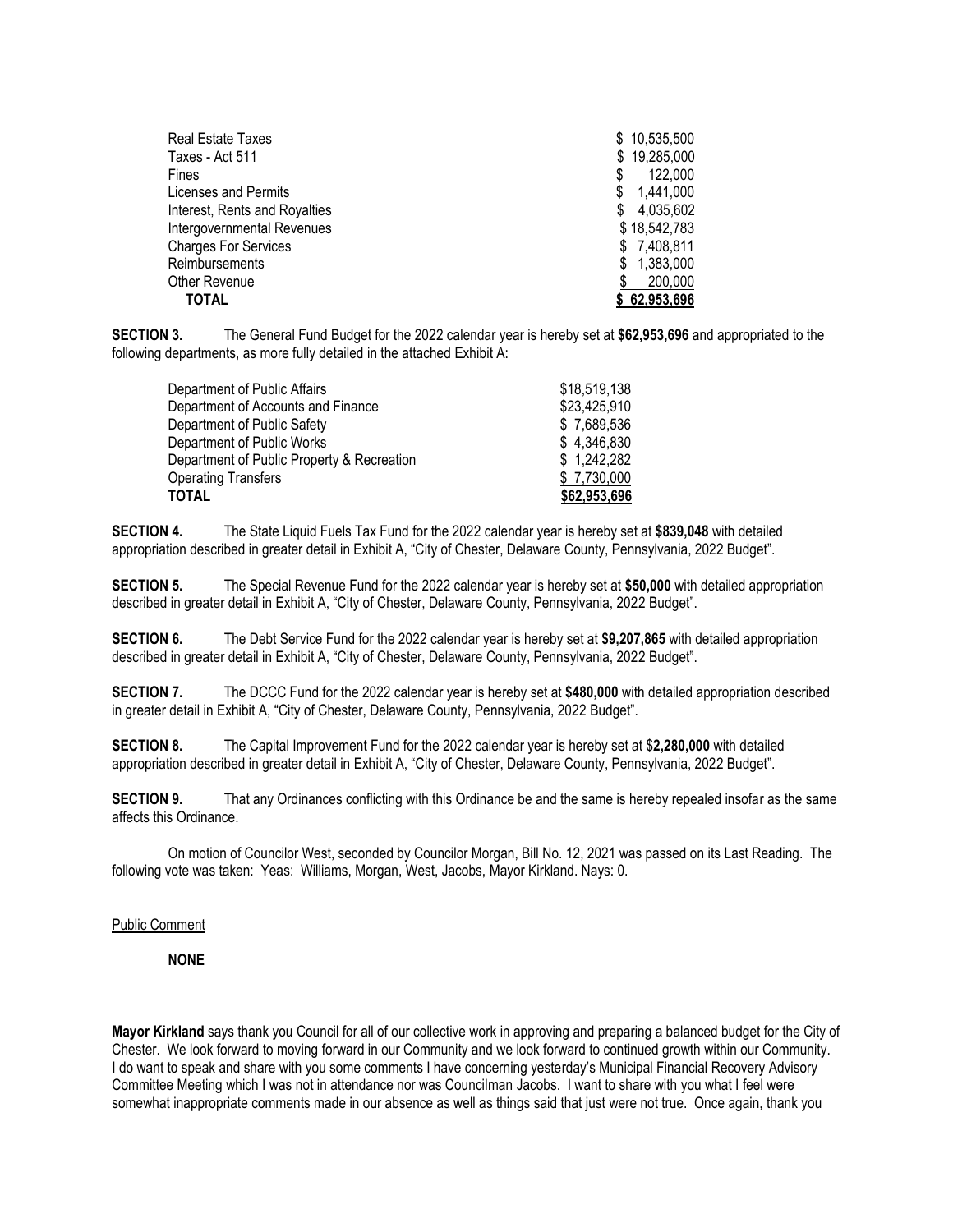Councilman Morgan for all the work you put in to correcting and rectifying our IRS situation. You know a lot of folks like to take credit for things they have not done and basically discredit some of our very own at times. But I was in the room…I was on the call and I saw the hard work put into it by our very own Councilman Morgan. So, I want to thank you once again for all the hard work that you put in in correcting the IRS situation and doing it a proper and professional manner. Now let me get back to the MFRAC Meeting. There was a meeting held yesterday by Receiver Doweary and other members were at that Zoom meeting. Councilman Jacobs and I were not at that meeting. It was a holiday and we both were under the impression that there would not be a meeting simply because it was a holiday. Even by way of the email sent by Ms. Kim Bracey on 11/28/2021 that she stated "are we really going to do this" and there was no further response. We also received…I looked at my email sometime yesterday and I received an email from one of the individuals on the MFRAC Team approximately an hour and ten minutes before the meeting. And this was the meeting Agenda that was seen for the first time. I didn't see it at that time. Then I received a call and the call said "you might want to listen to what's going on in the MFRAC Meeting". So, I turned on my phone and zoomed into the meeting and I heard some things that were quite concerning and disheartening. First thing that I heard was Ms. Kelly Diaz. Ms. Kelly Diaz stated that she wanted to know how the City residents would benefit from a Parking Authority…from parking meters. She wanted to know in fact if we had talked to the residents and the businesses. She asked these questions and I was kind of concerned because Ms. Diaz could have simply picked up the phone and called me and I would have responded to her. This is the same Ms. Kelly Diaz that works in Media, PA at least five days out of a week. Which means she works in an area where they have parking meters on top of parking meters. She works in an area were people have to come to go to Court…they have to pay for their legal representation…they have to pay legal fines…and they have to pay parking. And the question was did we reach out to our residents…our businesses and how does it benefit the Citizens of Chester. I wonder if she raised the same question in Media. I would like to ask her that same question to see her response to me. We had a problem in the City of Chester when it came to parking. We have a Soccer Stadium. We have a University that a community is surrounded by a University. We have a Hospital that is right up against Nova Vista and we have a Downtown where folks would just simply leave their cars and get on a train to go to Philadelphia…working all day in Philadelphia while leaving their vehicles here in the City of Chester. Then coming back on the train from Philadelphia and getting in their cars and going home. We had a parking problem here in the City of Chester. So, we thought to move forward by our very best to correct that situation. Ms. Diaz, the residents in Nova Vista can now park in front of their homes because of the Residential Parking Permits that they have there and Crozer employees can no longer block their driveways and park in front of their homes without receiving a ticket. Nova Vista residents are happy. Ms. Diaz, the residents in Sun Hill don't have to worry about their Handicap Parking spaces being occupied by college students. If they are they receive a ticket and possibly they are towed. The people in Sun Hill are extremely happy. Ms. Diaz, even our downtown businesses. I saw a report by Mr. Kapoor and he stated that businesses downtown is paying all this money to pay for their patrons parking tickets. I find that strange Mr. Kapoor because I'm downtown every day. Every single day. I see new businesses springing up downtown in Chester. They're springing up even as we speak. They're not complaining. They're building and they're helping us build a better Chester. So, I have a problem when we hear those type of comments from the MFRAC Board. I wish we were there. I wish I could have been there. We would have responded. Mr. Kapoor stated that I signed a contract and he's correct. I signed the contract for the Parking Authority because I wanted to make parking better here in the City of Chester. The problem arose when Widener University filed litigation against the Parking Authority. So now therefore everything is in Court. I'm still confident once we finish this court procedure that we will have a good parking plan here in the City. So, Mr. Kapoor you stated that I signed the contract. I did. Council voted on it. We did. But you never told anybody about the contract that you signed with someone who committed a heinous crime who's on your team. Never told the Public about that. Now if were going to be transparent let's be transparent. If anybody from the City of Chester commits a murder, they will never be able to work on a State Level. Let me say it again, if anyone from the City of Chester commits murder, they would never ever be afforded the opportunity to work on a State Level. Then I heard Ms. Kim Bracey…she stated we are raping the City. These are professionals for the State. My question to Ms. Bracey is who are the we? Who are the we? I encourage you to be very clear of who that we is. Members of this Council have voluntarily and not just this Council, our Solicitor, our Commissioners both Fire and Police, have voluntarily and our former CFO voluntarily gave up a portion of their salaries last year. Voluntarily. Raping the City? I think Ms. Bracey that you need to be very direct in who or whom you're talking about and if it's not this Mayor and Council then an apology is definitely in order. We don't even know the salaries…our salaries are public for the world to see…we don't know the salaries of the Receiver and its Team. We don't know the contracts and the cost but you stated we (whoever we are) are raping the City. That's wrong. The salaries we do know we pay them. We pay the salaries that the Receiver's Team has put into place and they're six figures. We're raping the City. Please, please Ms. Bracey let me and let everyone else know who we are. There was a gentleman at the MFRAC Meeting, Mr. Eric Hagot(?), and I'm not sure I'm going to look into it a little deeper but I think he had something to do with the Widener litigation…helping them to prepare for their litigation. This is the same gentleman that Mr. Kapoor brought to the MFRAC Meeting. Once again, a MFRAC Meeting that we received the Agenda for an hour and ten minutes before the meeting. I believe in fairness. I believe in transparency. I believe in giving credit where credit is due and I believe in telling the truth. If were going to work together as a team moving forward let's be honest enough to tell the truth and give credit where credit is due. I saw the report Mr. Kapoor put out at 5:49 this morning. I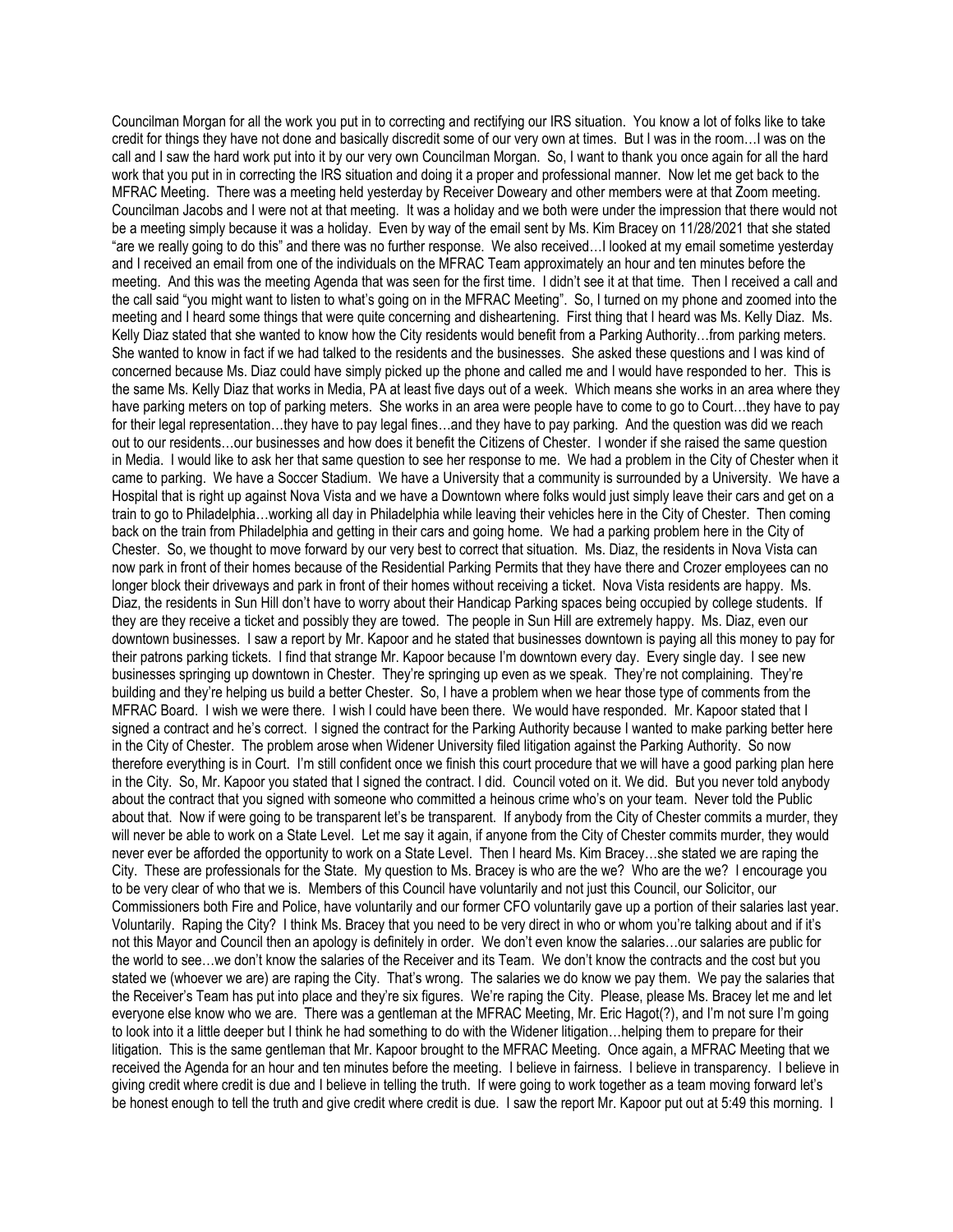will be going over it more in depth. But once again we're going to begin to give credit to whom credit is due. That needed to be said today and I look forward to any response from any of those individuals whom identified today.

**Mayor Kirkland says** thank you man (looking at Councilman Jacobs). Thank you for being a colleague, friend and for working your but off for this City and I know that there's still great things. There's a lot of tread still on those tires and we're going to continue to roll. So, thank you my Brother!

**Councilman Jacobs** says I would be remised if I didn't out right thank the people in the City of Chester of giving me ten years to represent them. I can't say that everything I did was right but everything that I did wasn't wrong either. Some incredible people and with me doing this job it wasn't about the money, my profession is a Lawyer (I could have been making money, but I want people to know this about Mayor and Council. It's an awesome responsibility…just about every decision we make affects everybody. That's different than anything I've ever done. Thank you, thank you, thank you and I cannot say enough about Mayor and Council. These are some incredible people. We get up in the morning thinking about our Constituents and people who or serve under us before we think about our own families. The other thing is I don't believe that if myself or the Mayor was there or both had been there that those people wouldn't have been making those comments like that. There was an opportunity for them to do that meetings ago. When you talk about the Parking Authority…they focus on the Parking Authority. We asked them to focus on the Stadium deal. You want to talk about rape…help us to undo that! At least we can restructure the Parking Authority. They talked about the Manager. Did they consult the Manager of what the Parking Authority does? There's money left on the table with Chester Water Authority. It seems like in every turn they are going against us instead of trying to help us. We have been, the Mayor, you have bent over backwards trying to accommodate them. Rigby and Commissioner Gretsky, I just want to thank you guys. Thank you, City of Chester...Thank you all!!

**Fire Commissioner William Rigby** says many years ago when you arrived, we sat on opposite sides of the table and we were in one of the longest contract disputes with Police and Fire in the history. Councilman Jacobs came in and he sat at the table and we worked a deal out in the end. I think our Membership, the Men and Women of the Department will not forget and you will be dearly missed. I thank you for the opportunity that you have given myself and my family and we hope you continue on here to help the Department and the City as a whole. I thank you for your service!

**Police Commissioner Steven Gretsky** says you worked with my Father, Brother and me. You had one hell of a ride and I wish you the best!

**Councilwoman West** says I want to thank Councilman Jacobs for his service. You will be missed! When Councilman Jacobs came onto Council, there was a situation with one of the employees and it was a desperate situation, we support our employees here. We really go out on the limb to support them because we got to make sure that their well-being is taken care of both professionally and personally. I had gone to Court with this individual and then I looked up and here was Councilman Jacobs. I will never forget that moment not only for how you made me feel but the individual felt so supported and more comfortable. So, I want to thank you for that moment in time and thank you for your service.

**Councilman Morgan** says thank you. Thank you for all you've done…words of wisdom…advice…definitely a great man to me! I've learned my lesson not to text you because you won't respond to that but any phone call you will definitely answer. Thank you for all you have done for me, this Mayor and Council and of course for the constituents that you have served for so many years.

**Councilwoman Williams** says we have beautiful times here working for the City and all of our work that we do is for each citizen here in the City of Chester and we've all worked hard and I seen how you worked and I like the way you work. One thing that we have to understand "All things are good for those who love the Lord". Where ever you go is a step up not a step down and hold your head up high! Can't nobody take away what the Lord has planned for you!

**Ken Schuster, City Solicitor** says many of you may or may not know but Al and I practice law together for the past 40 years! Al is a great Councilman, Grandfather, Father, Person and Friend. What a lot of people don't know is what he has done for the past 10 years is put his Law Career on hold in order to serve the Residents of this City and serve the great City of Chester. What people don't know is Al Jacobs is and was one of the finest trial lawyers in Delaware County and that's how we basically connected. If it wasn't for Al Jacobs, Ken Schuster would not be in Chester. I owe you that debt of gratitude Al and Mayor and Council, because of you I'm here! I pray to God and I look forward to Al returning to the Practice of Law in some capacity because that's were you belong!! Keep your head high!